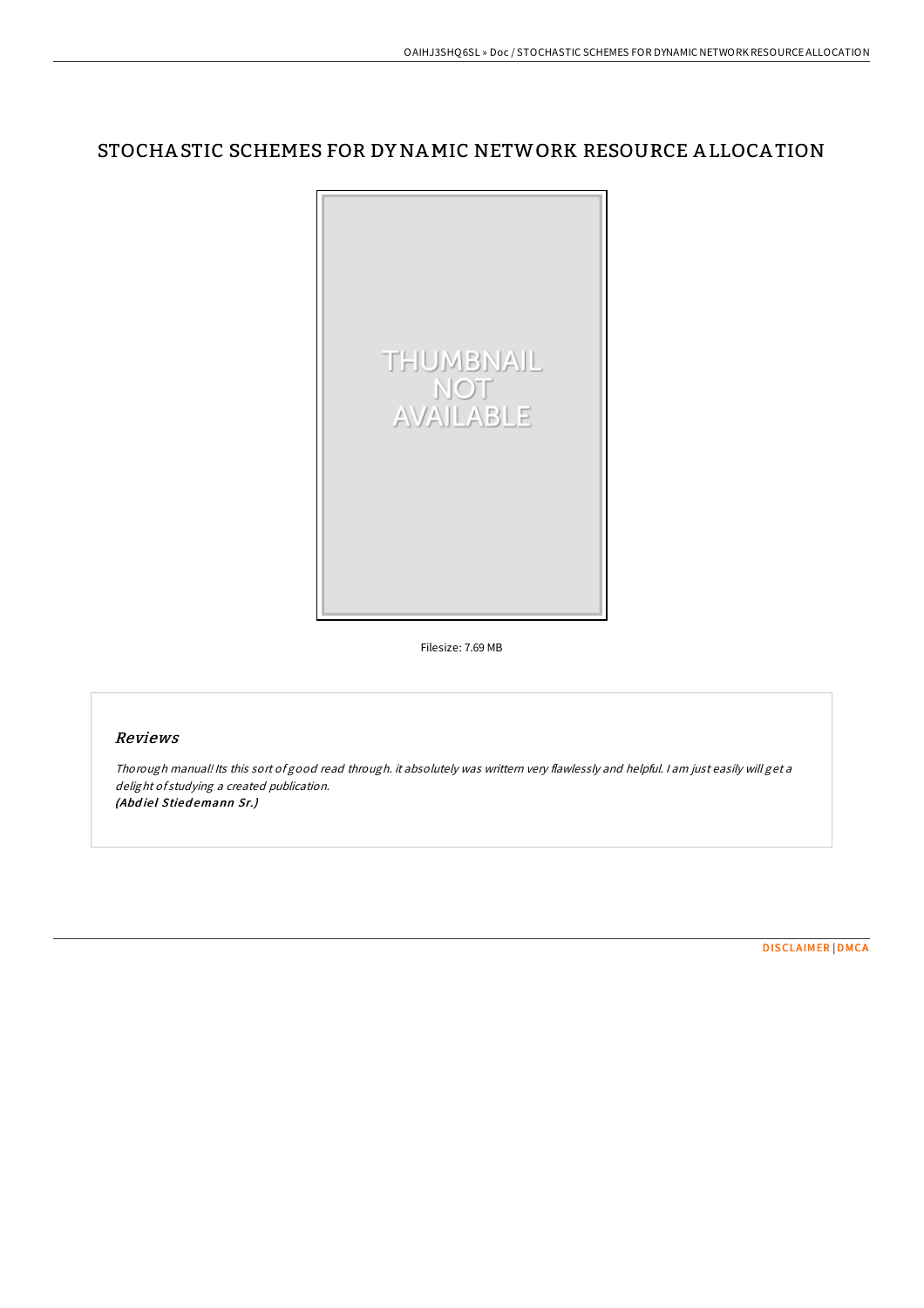## STOCHASTIC SCHEMES FOR DYNAMIC NETWORK RESOURCE ALLOCATION



To get STOCHASTIC SCHEMES FOR DYNAMIC NETWORK RESOURCE ALLOCATION PDF, please click the button listed below and download the ebook or have access to additional information that are highly relevant to STOCHASTIC SCHEMES FOR DYNAMIC NETWORK RESOURCE ALLOCATION book.

OMM PRESS, Madrid, 2016. Rustica (tapa blanda). Condition: Nuevo. Dust Jacket Condition: Nuevo. 1. Wireless networks and power distribution grids. are experiencing increasing demands on their efficiency and reliability. To overcome this, judicious methods for allocating scarce resources such as power and bandwidth are of paramount importance. Nonlinear optimization and signal processing tools have been incorporated into the design of contemporary networks, and these are object of research to overcome challenges related to quality of service requirements, timevarying network state information, and uncertainty on future events. This book addresses the design of efficient resource allocation (RA) schemes through the rigorous mathematical formulation of problems involving random variables. Stochastic optimization and decomposition techniques are investigated, seeking a balance between problem tractability and realistic modeling. The practical applications of the developed algorithms span three subfields of network design. The first subfield is cross-layer design of wireless networks. A stochastic scheme is developed that uses instantaneous fading and queue length information to optimally allocate resources at the transport, link and physical layers. The second application is cognitive radios (CRs), which are capable of limiting the interference inflicted to coexisting users. Stochastic RA algorithms allow here to adapt the operation of the CR network to time-varying channel conditions and the (unpredictable) behavior of surrounding users. The joint design of the RA and the sensing in CRs is also addressed, where sensing decisions in a time instant can affect decisions in the future. The third application is the design of RA algorithms for smart grids with high integration of renewable energy sources. The joint dispatch of slow- and fasttimescale distribution grid resources is designed to minimize the expected network operation cost under average and probabilistic constraints on the bus voltages. The proposed stochastic schemes achieve optimal or near-optimal performance, are robust against non-stationary state information,...

Read [STOCHASTIC](http://almighty24.tech/stochastic-schemes-for-dynamic-network-resource-.html) SCHEMES FOR DYNAMIC NETWORK RESOURCE ALLOCATION Online B Do wnlo ad PDF [STOCHASTIC](http://almighty24.tech/stochastic-schemes-for-dynamic-network-resource-.html) SCHEMES FOR DYNAMIC NETWORK RESOURCE ALLOCATION